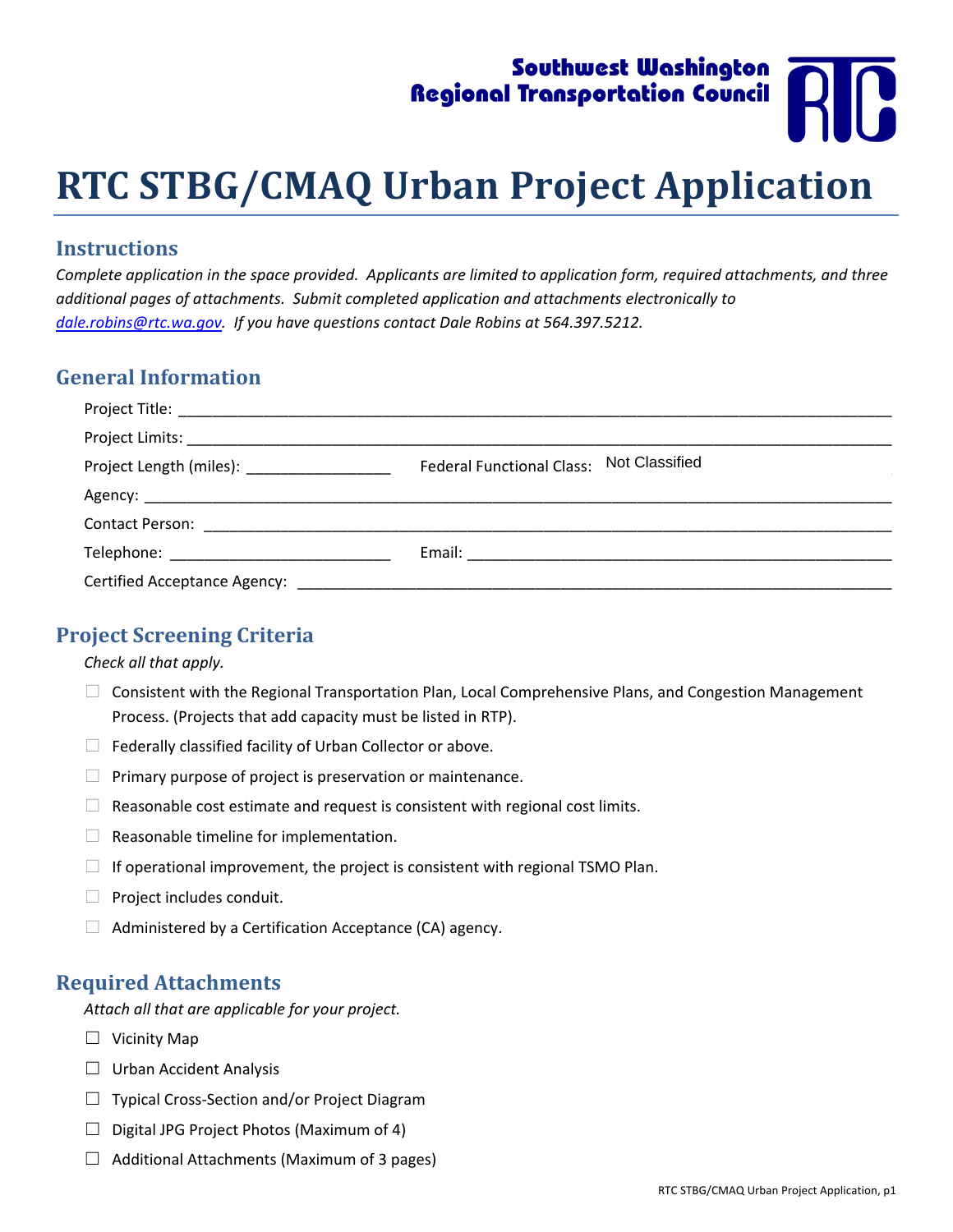## **Cost Summary**

Complete all cells to show total project cost, even if application is only seeking partial project funding. Only enter funds requested under STBG/CMAQ Funds. If project has previously received STBG/CMAQ funds; those funds are shown under Other Funds. Minimum match per phase is 13.5%. Project obligation deadlines will be tied to the date provided in the *cost summary.*

| <b>Project Phase</b> | <b>Obligation Date</b><br>(MM/YYYY) | STBG/CMAQ<br><b>Request</b> | <b>Other Funds</b> | <b>Total Cost</b> | <b>Match Ratio</b> |
|----------------------|-------------------------------------|-----------------------------|--------------------|-------------------|--------------------|
| Design               |                                     |                             |                    | \$0               | 0.0%               |
| Right of Way         |                                     |                             |                    | \$0               | $0.0\%$            |
| Construction         |                                     |                             |                    | \$0               | 0.0%               |
| Totals               |                                     | \$0                         | \$0                | \$0               | 0.0%               |

Estimated date for completion of construction or project (MM/YYYY): \_\_\_\_\_\_\_\_\_\_\_\_

#### **Funding Partners**

*List all secured "Other Funds" contributing to the project:* 

| <b>Funding Source</b> | Amount |
|-----------------------|--------|
|                       |        |
|                       |        |
|                       |        |
|                       |        |
|                       |        |

If project is not fully funded, describe how the project will obtain full funding?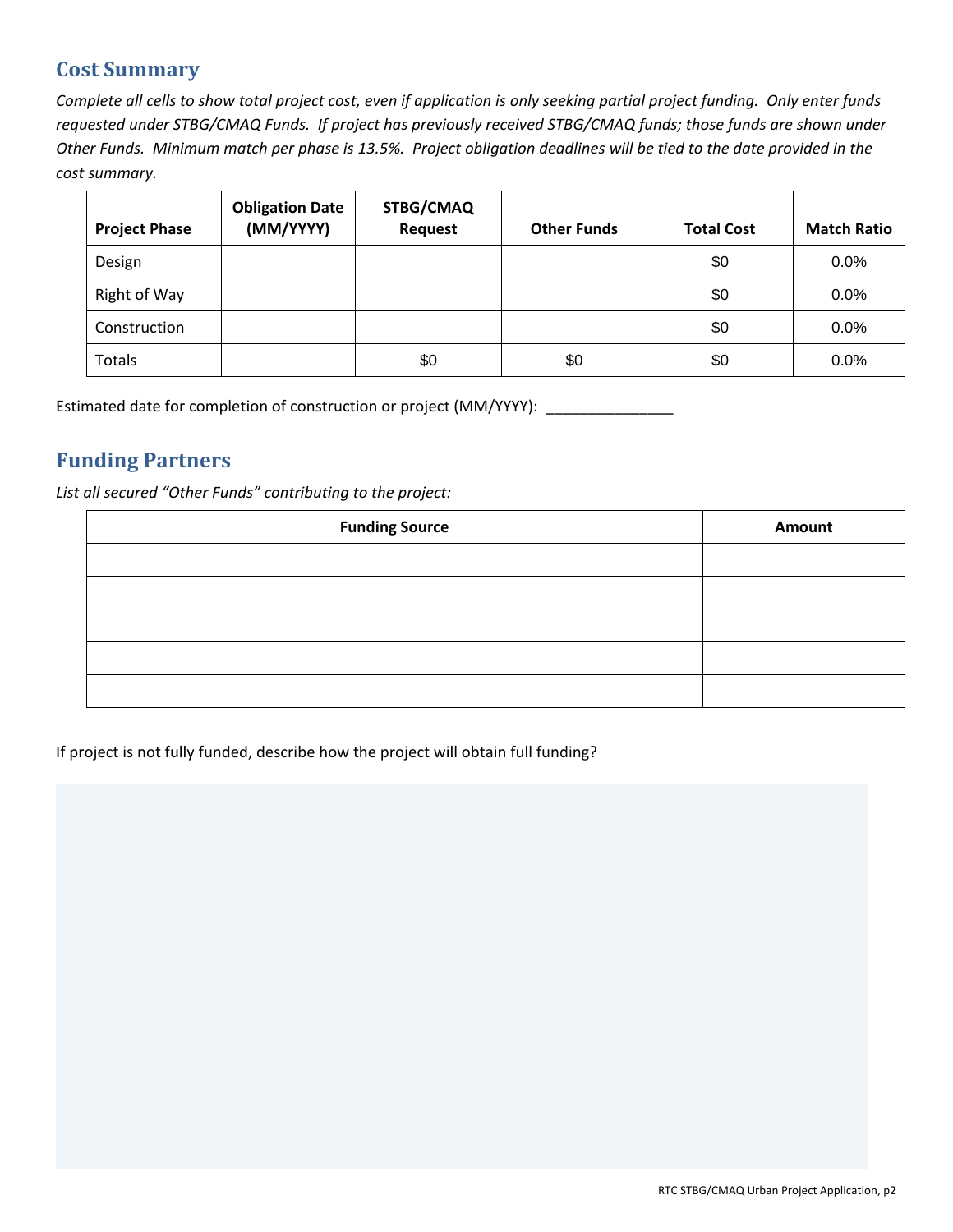## **Project Information**

1. Project Description ‐ Explain the nature of the project; indicate major work involved, and provide a brief comparison of existing and proposed conditions: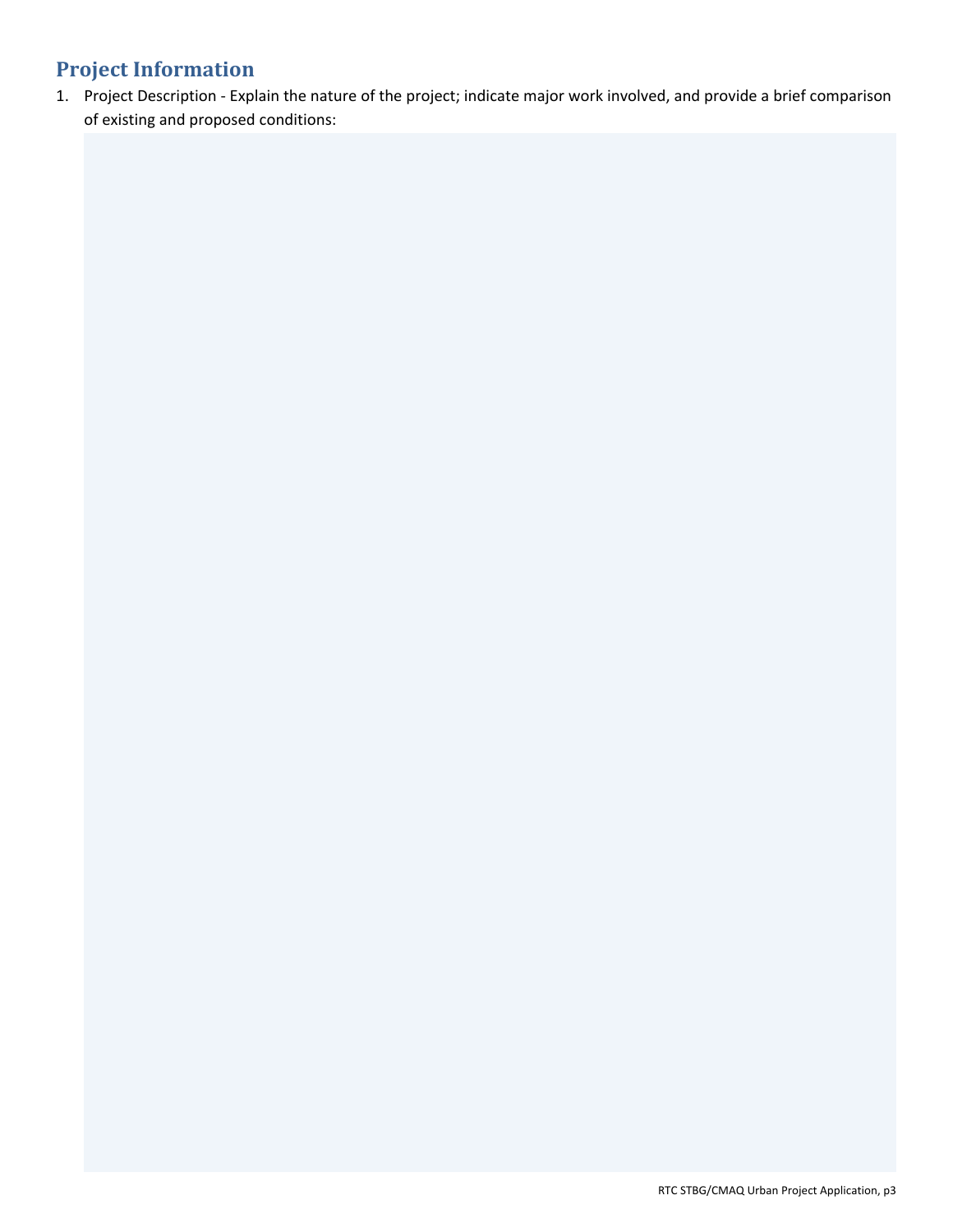2. Project Justification – Describe reason for project and problem project addresses:

3. Before and After Analysis - Describe the goals of the project and how each goal will be analyzed prior to and after the project is constructed. Goals should focus on national performance measures of Safety, Infrastructure Condition, *Congestion Reduction, System Reliability, Freight Movement and Economic Vitality, Environmental Sustainability, and Reduced Project Delivery Delays. Analysis is due to RTC 1 year after project closure.*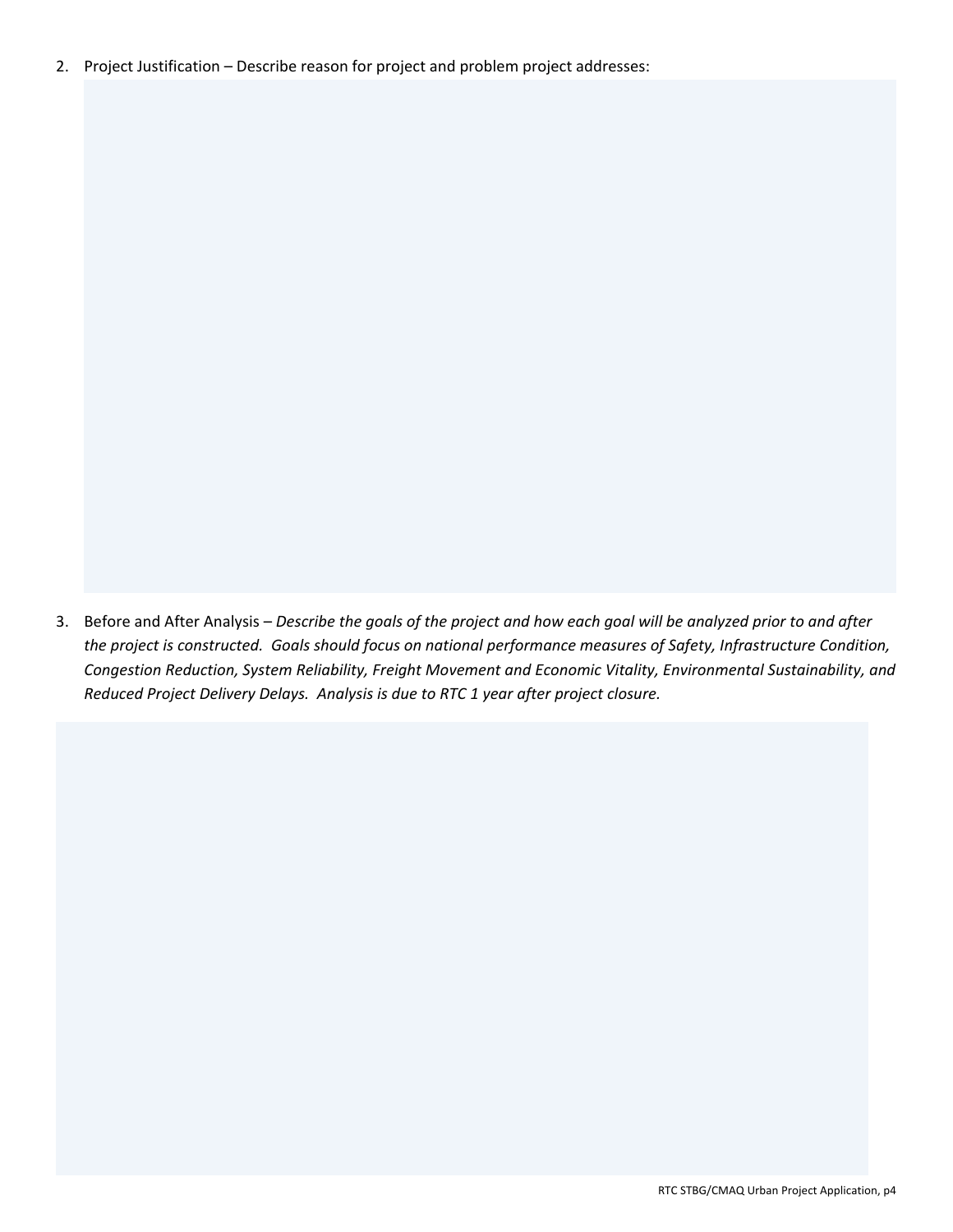## **Mobility**

*Use RTC data from the Congestion Management Process, Traffic Count Program, or attach documentation:*

Existing Facility Type: Non-Road **Non-Road Communist Communist Pacility Type: Non-Road** 

CMP CCI: \_\_\_\_\_\_\_\_\_\_\_\_ or CMP Speed: \_\_\_\_\_\_\_\_\_\_\_\_\_\_

One-hour Peak directional Volume/Speed from other source: \_\_\_\_\_\_\_\_\_\_\_\_\_\_\_\_ (Attach documentation)

☐ Project is located on the RTC designated regional System [\(https://rtc.wa.gov/programs/rtp/clark/](https://rtc.wa.gov/programs/rtp/clark/) ‐ Right sidebar)

☐ Congestion Management Network Facility

What congestion management concern(s) does the project address and how?

Network Development: None Explain the Type of Network Development: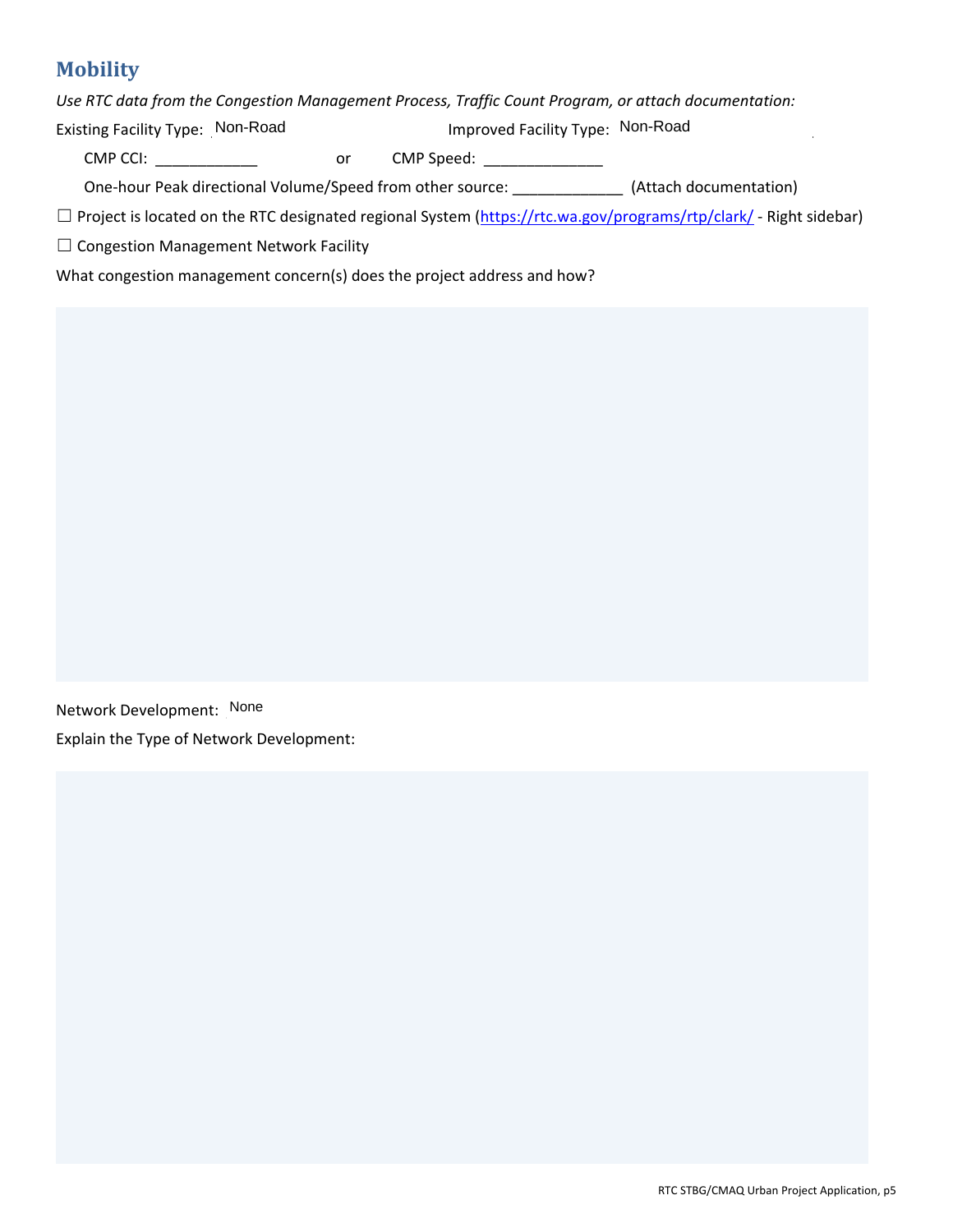## **Multimodal/Operations**

*Type(s) of operational improvements included in project: (Check all that apply)*

- $\Box$  Signal integration/upgrade
- $\Box$  Data collection (volume, speed, occupancy, classification)
- ☐ Traffic surveillance
- $\Box$  Communication infrastructure (Conduit, fiber, switches, etc.)
- ☐ Variable message signage
- $\Box$  Traveler information
- $\Box$  Smart transit management/transit signal priority
- $\Box$  Roundabout(s)

Explain operational improvements:

*Type(s) of multimodal improvements included in project? (Check all that apply)*

- $\Box$  Transit expansion
- ☐ Peak hour C‐TRAN buses ‐ Number of buses per hour: \_\_\_\_\_\_\_\_
- $\Box$  Exclusive transit lanes (Transit Only, BAT Lanes, etc.)
- $\Box$  Transit amenities (shelter, bus-pullout, etc.)
- $\Box$  Park and ride construction
- □ Carpool/Vanpool
- $\Box$  Improve non-motorized access to park and ride/transit
- $\Box$  Completes gap in bicycle or pedestrian route
- $\Box$  Constructs 10'+ separated path or two 5-foot striped bicycle lanes
- $\Box$  Sidewalks (both sides)
- $\Box$  Sidewalks wider than 5' and/or planter strip (3' minimum)
- $\Box$  Improves transit speed/reliability
- $\Box$  Transportation Demand Management (TDM)
- ☐ Contact C‐TRAN's Capital Project Manager 360‐696‐4494 (10+ days prior to application submittal)
- ☐ Adopted Complete Street Policy/Ordinance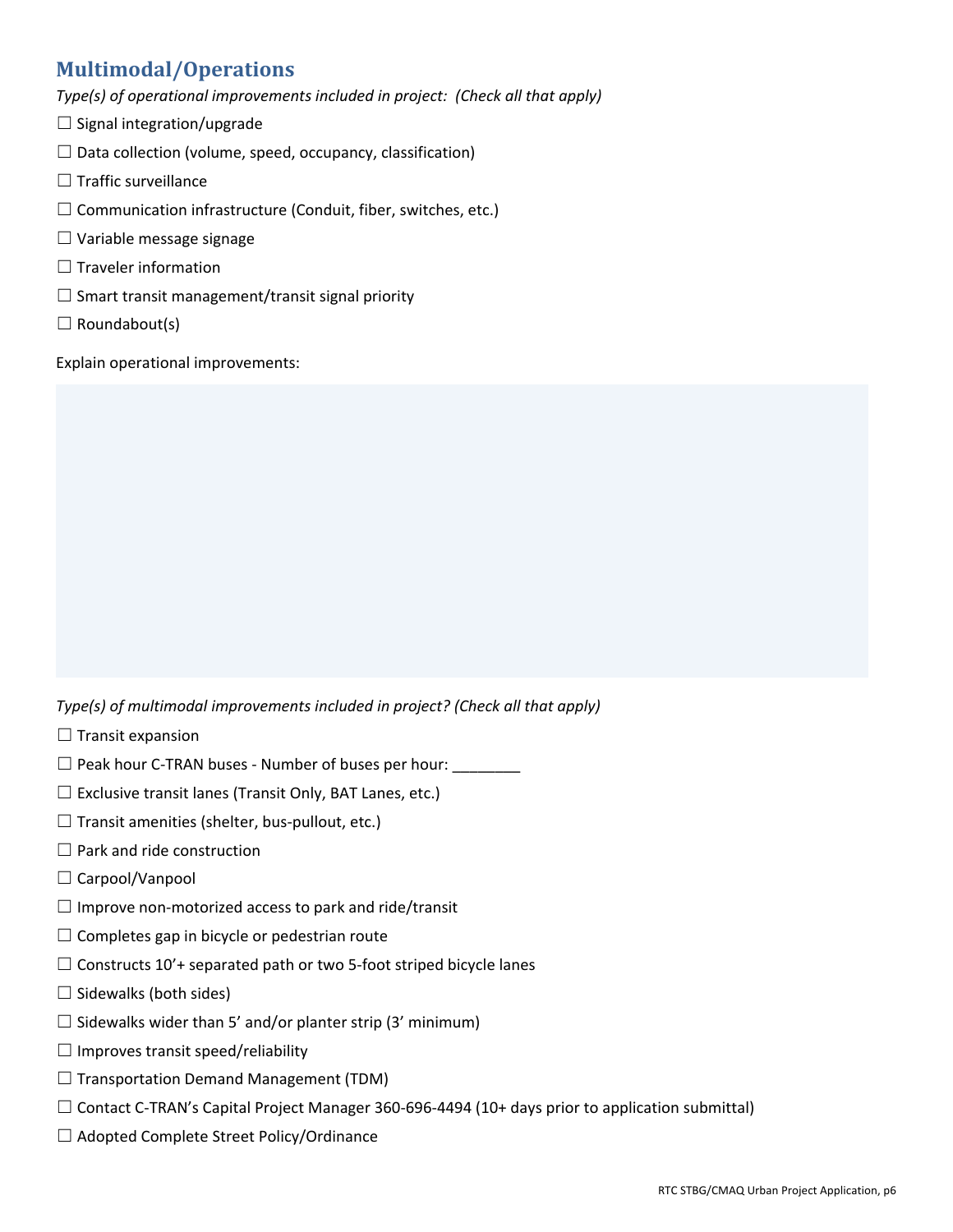## **Safety**

Collision Analysis Sheet – Annual Benefit: \_\_\_\_\_\_\_\_\_\_\_\_\_\_\_\_\_\_\_\_\_\_\_\_\_ (Attach Accident Analysis Worksheet)

Please explain how implemented safety strategies address current collision issues (3-year accident history). Must have a *collision associated with each strategy:* 

| Safety Strategy | Number of<br>Collisions | Explanation of strategy and how it addresses collision |  |
|-----------------|-------------------------|--------------------------------------------------------|--|
|                 |                         |                                                        |  |
|                 |                         |                                                        |  |
|                 |                         |                                                        |  |
|                 |                         |                                                        |  |
|                 |                         |                                                        |  |
|                 |                         |                                                        |  |
|                 |                         |                                                        |  |
|                 |                         |                                                        |  |
|                 |                         |                                                        |  |
|                 |                         |                                                        |  |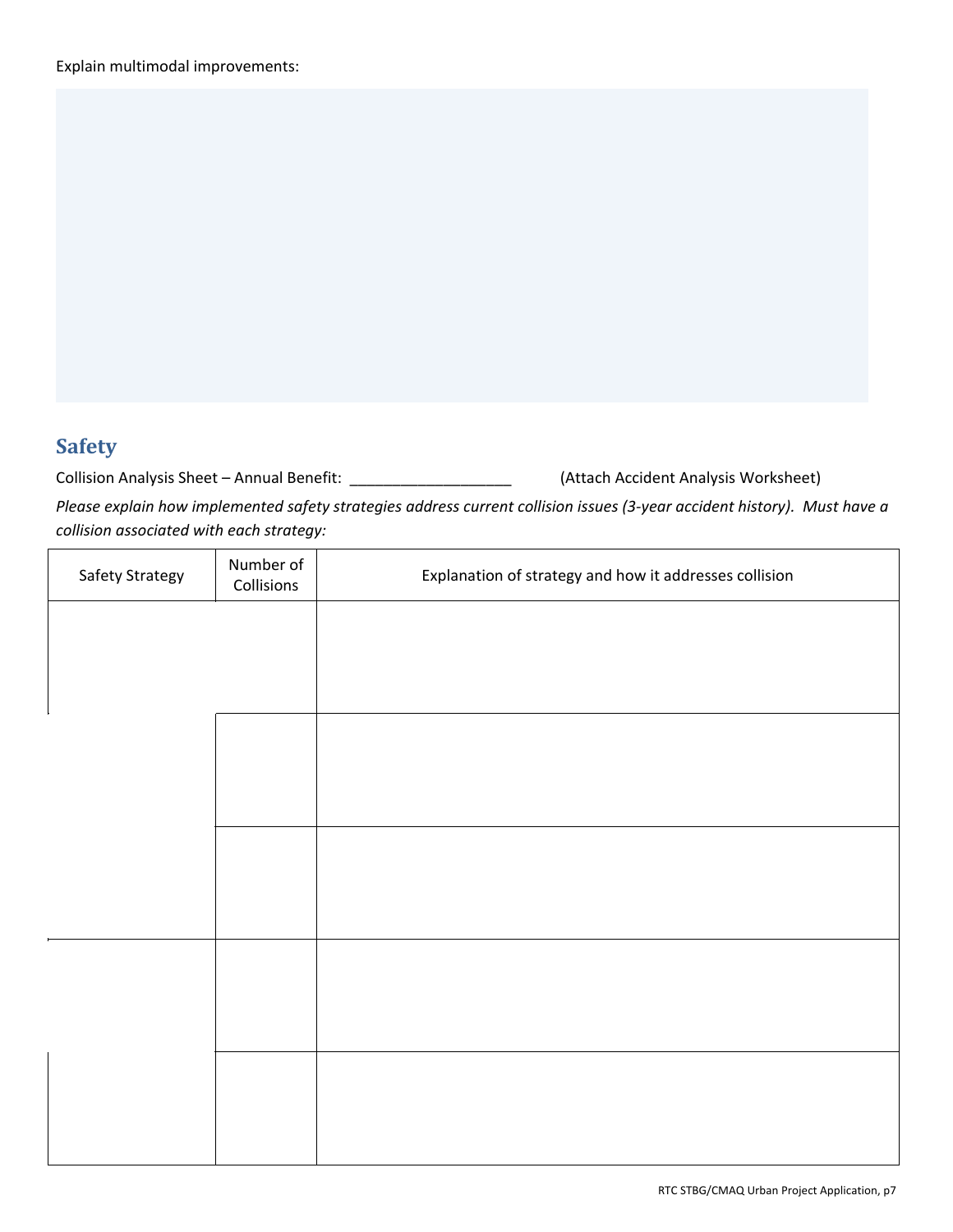Please explain how implemented safety strategies address potential safety/collision issues:

#### *Existing and Proposed Conditions:*

|                                | <b>Existing Condition</b> | <b>Proposed Condition</b> |
|--------------------------------|---------------------------|---------------------------|
| Average pavement width in feet |                           |                           |
| Minimum road standard width    |                           |                           |
| Number of travel lanes         |                           |                           |
| Center turn lane/turn pockets  | Yes                       | Yes                       |
| Average shoulder width in feet |                           |                           |
| (including bike lanes)         |                           |                           |
| Paved shoulder                 | Yes                       | Yes                       |

#### *Project Provides Access Management*

- ☐ Add non‐traversable median greater than 50% of project length
- □ Add C-curb at intersections or less than 50% of project length
- $\Box$  Close minor intersection(s)
- $\Box$  Reduce access points
- ☐ Eliminate existing at‐grade crossing

#### *Calculate Accident Rate (Attach page that shows math)*

Corridor Accident Rate = ((Accidents / years/ distance in miles) x 1,000,000)/Annual Volume Intersection Only Accident Rate = ((Accidents/years) x1,000,000)/Annual Volume

Accident Rate = \_\_\_\_\_\_\_\_\_\_\_\_\_\_\_\_\_\_\_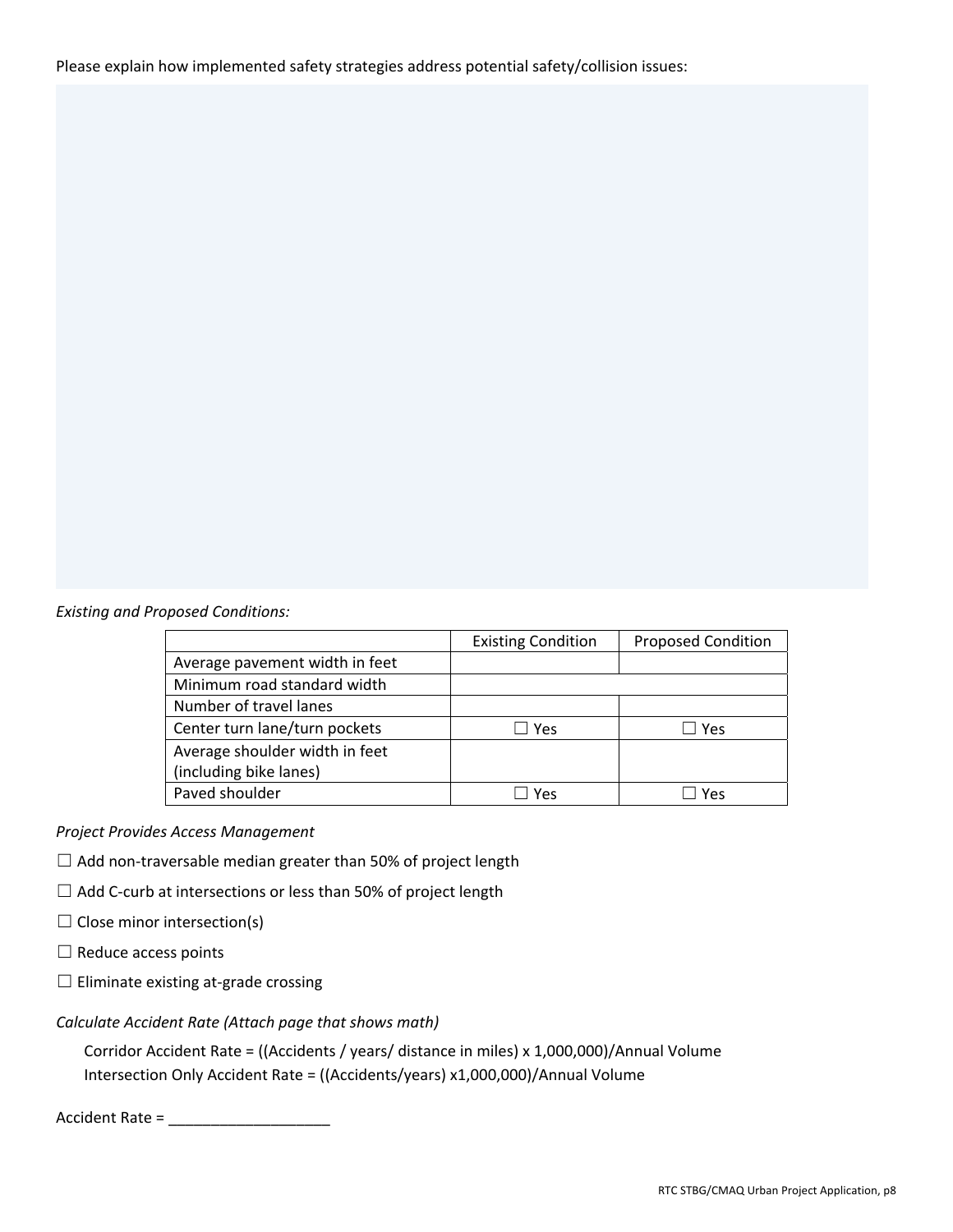#### **Economic Development**

*Freight Generators (Check one only)*

- $\Box$  Improves existing access
- ☐ Creates new access
- ☐ Not Applicable

State Truck Classification (T1-T5): <http://www.wsdot.wa.gov/Freight/FGTS/CountyMaps.htm>

Describe how the project will improve access for existing employment, freight generators, distribution center, and CTR Employers:

*Private Development (Check all that apply)*

- □ Signed Development Agreements
- $\Box$  Private Investment in Public infrastructure

Summarize Private investment

| <b>Investment Type</b> | <b>Number</b> | <b>Estimated Value</b> |
|------------------------|---------------|------------------------|
| Impact Fees            |               |                        |
| Frontage Improvements  |               |                        |
| Other Development      |               |                        |
| Agreements             |               |                        |

*Environmental Justice (From RTC produced map)*

- □ Project intersects or borders Low Income Population Census Track
- ☐ Project intersects or borders Minority Population Census Track
- ☐ Project enhances bicycle, pedestrian, or Transit travel

#### Explain: